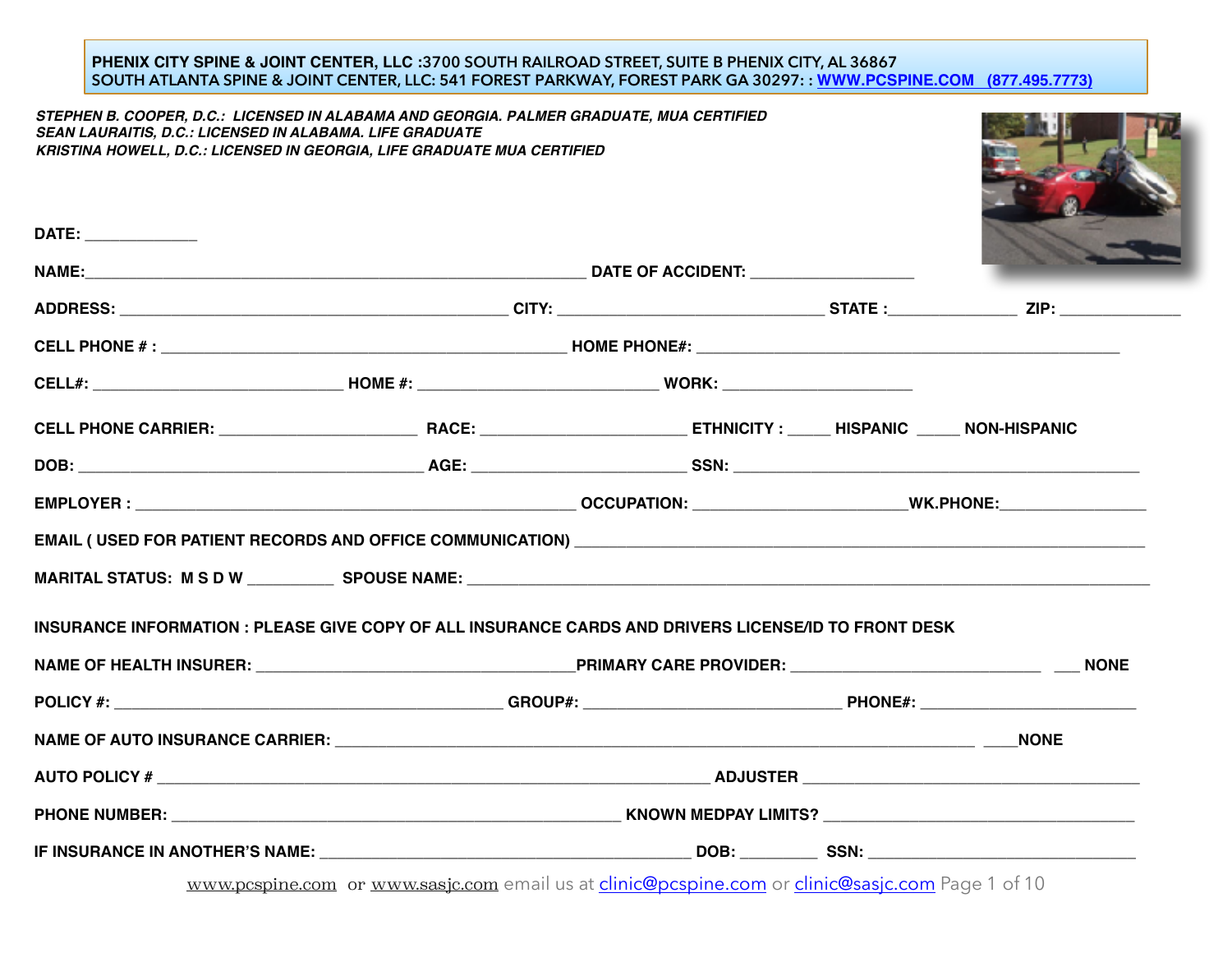## **PHENIX CITY SPINE & JOINT CENTER, LLC :3700 SOUTH RAILROAD STREET, SUITE B PHENIX CITY, AL 36867 : 334.298.7700 SOUTH ATLANTA SPINE & JOINT CENTER, LLC: 541 FOREST PARKWAY, FOREST PARK GA 30297: 404.261.9011: [WWW.PCSPINE.COM](http://www.pcspine.com)**

| Name of Medication   Dosage/Strength   Frequency |  | Date started/stopped Known Allergies                                                                                                  |                                                        |
|--------------------------------------------------|--|---------------------------------------------------------------------------------------------------------------------------------------|--------------------------------------------------------|
|                                                  |  |                                                                                                                                       |                                                        |
|                                                  |  | <b>EMERGENCY CONTACT INFORMATION</b>                                                                                                  |                                                        |
|                                                  |  | NAME:                                                                                                                                 | <b>RELATIONSHIP</b>                                    |
|                                                  |  | NAME: A CONTROLLER STATES AND THE STATES OF THE STATES OF THE STATES OF THE STATES OF THE STATES OF THE STATES<br>PHONE: RELATIONSHIP | RELATIONSHIP <b>FILLE</b><br>RELATIONSHIP <b>FILLE</b> |
|                                                  |  | INITIAL HERE IF YOU WANT THEM TO HAVE ACCESS TO IN-<br><b>FORMATION ABOUT YOUR PRESENCE IN THE CLINIC</b>                             |                                                        |
|                                                  |  |                                                                                                                                       |                                                        |

**II,\_\_\_\_\_\_\_\_\_\_\_\_\_\_\_\_\_\_\_\_\_\_\_\_\_\_\_\_\_\_\_\_\_\_\_(Print Name), do hereby authorize Drs. Stephen B. Cooper. Sean Lauraitis, Kristina Howell and whomever they may designate as assistants to perform diagnostic tests, including but not limited to radiographs, physical examination and administer treatment as directed, indicated or deemed necessary. This includes emergency actions that may need to be performed should I be physically incapacitated. Complications to chiropractic care may include rib fracture and stroke, however, specific tests designed to minimize these risks are employed and do minimize these outcomes. I ALSO CERTIFY THAT IN NO WAY HAS ANY GUARANTEE OR ASSURANCES AS TO THE RESULTS THAT MAY BE OBTAINED.I understand and agree that health and medical insurance policies are an arrangement between an insurance carrier and myself (patient). Furthermore, I understand and agree that this office and contracted representatives may prepare or receive any necessary reports and forms to assist me in making collection from any insurance company, and that any amount billed is assigned and authorized to be paid and sent directly to this office will be credited to my account**  upon re-ceipt. I permit this office to endorse remittances for the conveyance of credit to my account. However, I clearly understand and agree that I have sought treatment, received **treatment, and am directly responsible for the bills that accumulate from this treatment.** 

| <b>NAME</b><br>(PRIN | <b>SIGNED</b> | <b>DATE</b> |
|----------------------|---------------|-------------|
|                      |               |             |
| <b>WITNE</b><br>21 N | <b>SIGNED</b> | <b>DATE</b> |

## **Consent for Treatment of a Minor**

I hereby authorize the Phenix City or South Atlanta Spine & Joint Center, LLC, Drs. Stephen B. Cooper, Sean Lauraitis, Kristina Howell and whomever they may designate as an **associate or contractor of this clinic to perform diagnostic tests, radiographic studies, physical evaluations, and to administer treatment as he deems necessary to , a minor child under my guardianship. I also accept all terms and conditions named herein with regards to payment of the account and lien arrangements and am responsible for the execution of these agreements on this minors behalf**.

| GUARDIAN PRINTED NAME: | <b>SIGNED</b>                                                                                    | DATE: |
|------------------------|--------------------------------------------------------------------------------------------------|-------|
| <b>GUARDIAN DOB:</b>   | SSN:                                                                                             |       |
| WITNESS PRINTED NAME:  | <b>SIGNED</b>                                                                                    | DATE: |
|                        | www.pcspine.com or www.sasjc.com email us at clinic@pcspine.com or clinic@sasjc.com Page 2 of 10 |       |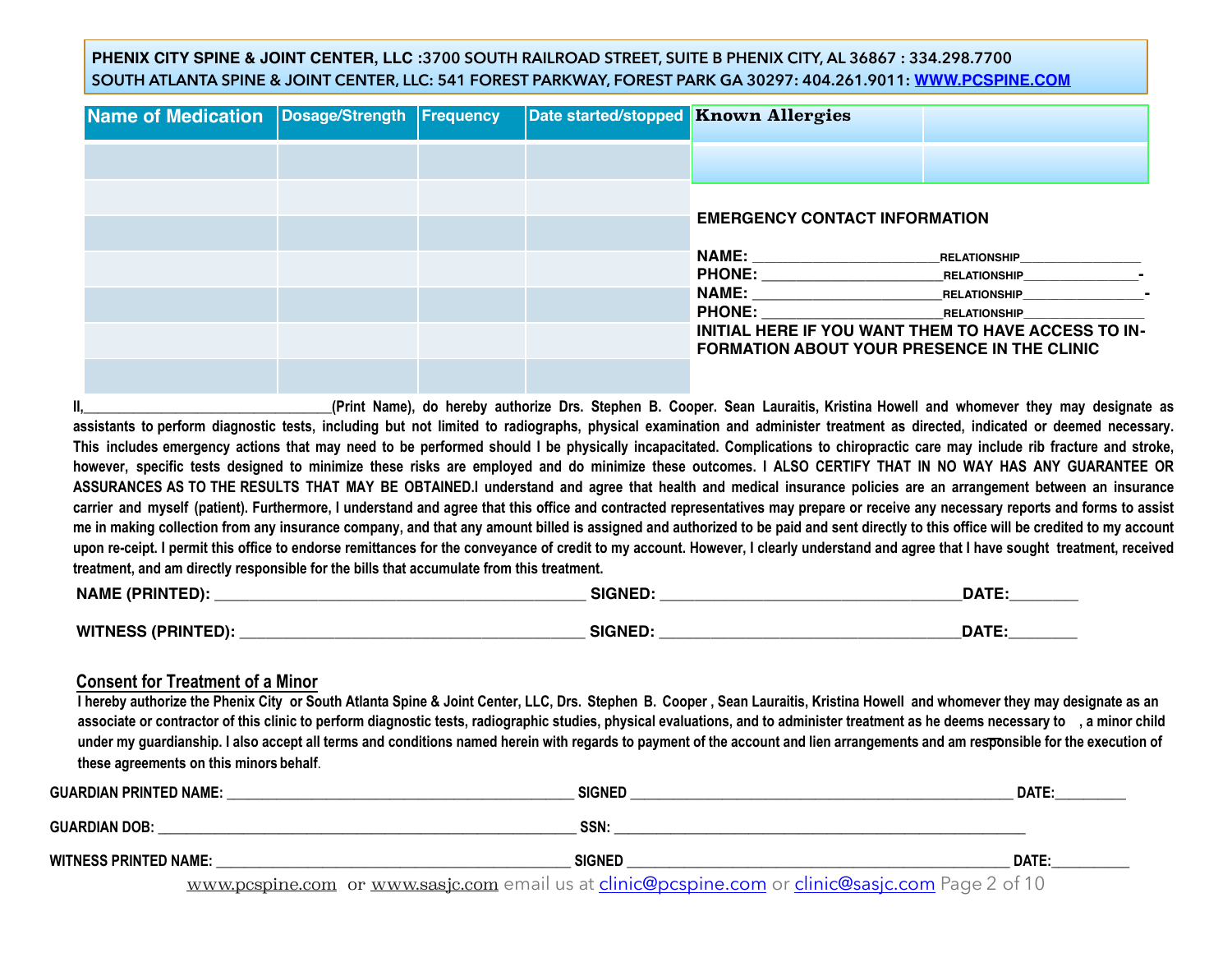**PHENIX CITY SPINE & JOINT CENTER, LLC :3700 SOUTH RAILROAD STREET, SUITE B PHENIX CITY, AL 36867 :877.495.7773 SOUTH ATLANTA SPINE & JOINT CENTER, LLC: 541 FOREST PARKWAY, FOREST PARK GA 30297:: [WWW.PCSPINE.COM](http://www.pcspine.com)**

| DATE OF ACCIDENT & TIME OF<br><b>ACCIDENT</b>               | <b>WHAT DIRECTION WERE</b><br>YOU FACING? (FORWARD,<br>TO THE RIGHT ETC) | <b>WHERE DID IT HIT (HEAD</b><br>ON, REAR - T-BONE ETC)                        |
|-------------------------------------------------------------|--------------------------------------------------------------------------|--------------------------------------------------------------------------------|
| <b>LOCATION OF ACCIDENT</b>                                 | <b>WERE YOU WEARING A SEAT</b><br>BELT?                                  | <b>WERE YOU READY FOR</b><br><b>IMPACT (WAS THERE</b><br><b>TIME TO BRACE)</b> |
| <b>CITY/STATE OF ACCIDENT</b>                               | <b>WHAT WERE YOU DRIVING</b>                                             | <b>WAS IT A HIT AND RUN</b>                                                    |
| <b>WERE YOU DRIVING, PASSENGER</b><br>AND WHERE IN VEHICLE? | <b>WHAT TYPE OF VEHICLE HIT</b><br>YOU                                   | <b>DID YOUR SEAT BREAK</b>                                                     |

# **IT HELPS US TO HELP YOU IF YOU CAN BE VERY THOROUGH AND COMPLETE, FEEL FREE TO ASK FOR HELP, CIRCLE ALL OF THE FOLLOWING THAT APPLY**

| DID THE AIRBAG DEPLOY?                                                      | THE VEHICLE FLIPPED OVER                                                | THE REAR WINDOW BUSTED                  | <b>I WAS UNAWARE THE COLLISION</b><br><b>WAS ABOUT TO HAPPEN</b> |
|-----------------------------------------------------------------------------|-------------------------------------------------------------------------|-----------------------------------------|------------------------------------------------------------------|
| <b>I GOT BURNS FROM THE AIRBAG THE VEHICLE RAN OFF THE</b>                  | <b>ROAD</b>                                                             | THE DRIVERS SIDE WINDOW<br><b>BROKE</b> | <b>I WAS TAKEN TO THE HOSPITAL</b><br><b>BY AMBULANCE</b>        |
| <b>I WAS THROWN FROM THE CAR</b>                                            | THE VEHICLE WAS PUSHED INTO THE PASSENGERS WINDOW<br><b>ANOTHER CAR</b> | <b>BROKE</b>                            | <b>I WAS TAKEN TO THE HOSPITAL</b><br><b>BY PRIVATE CAR</b>      |
| <b>I DONT REMEMBER THE</b><br><b>ACCIDENT - I WAS</b><br><b>UNCONSCIOUS</b> | THE VEHICLE SLID INTO A DITCH THE FRONT WINDSHIELD BURST                |                                         |                                                                  |
| THE VEHICLE WAS HIT BY<br><b>ANOTHER CAR</b>                                | THE VEHICLE WAS TOTALED                                                 | DID THE VEHICLE SPIN AROUND             |                                                                  |

## **PLEASE DETAIL ANY OTHER FACTS ABOUT YOUR ACCIDENT WE DON'T KNOW:**

**\_\_\_\_\_\_\_\_\_\_\_\_\_\_\_\_\_\_\_\_\_\_\_\_\_\_\_\_\_\_\_\_\_\_\_\_\_\_\_\_\_\_\_\_\_\_\_\_\_\_\_\_\_\_\_\_\_\_\_\_\_\_\_\_\_\_\_\_\_\_\_\_\_\_\_\_\_\_\_\_\_\_\_\_\_\_\_\_\_\_\_\_\_\_\_\_\_\_\_\_\_\_\_\_\_\_\_\_\_\_\_\_\_\_\_\_\_\_\_\_\_ \_\_\_\_\_\_\_\_\_\_\_\_\_\_\_\_\_\_\_\_\_\_\_\_\_\_\_\_\_\_\_\_\_\_\_\_\_\_\_\_\_\_\_\_\_\_\_\_\_\_\_\_\_\_\_\_\_\_\_\_\_\_\_\_\_\_\_\_\_\_\_\_\_\_\_\_\_\_\_\_\_\_\_\_\_\_\_\_\_\_\_\_\_\_\_\_\_\_\_\_\_\_\_\_\_\_\_\_\_\_\_\_\_\_\_\_\_\_\_\_\_**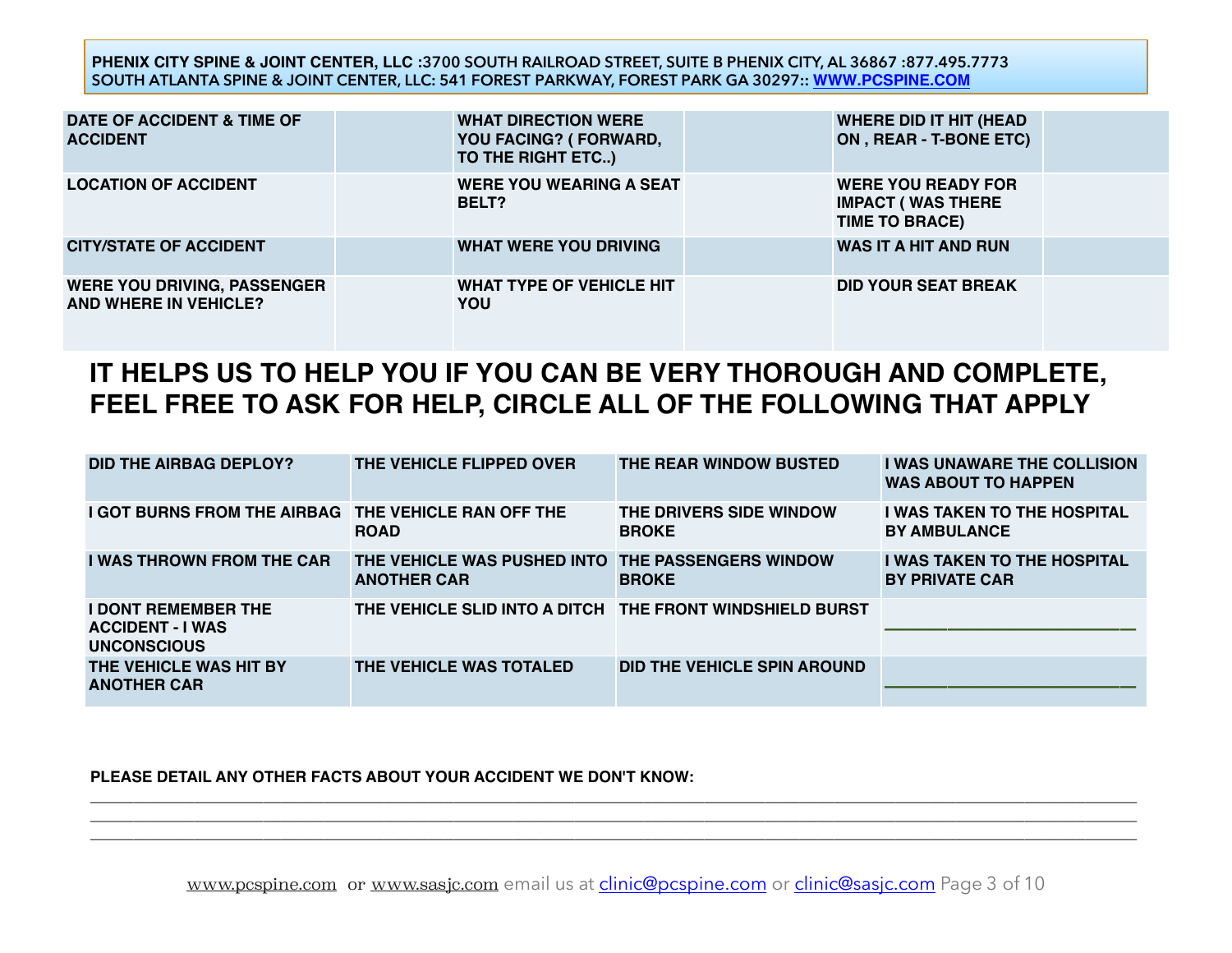### **PHENIX CITY SPINE & JOINT CENTER, LLC :3700 SOUTH RAILROAD STREET, SUITE B PHENIX CITY, AL 36867 : 877.495.7773 SOUTH ATLANTA SPINE & JOINT CENTER, LLC: 541 FOREST PARKWAY, FOREST PARK GA 30297: : [WWW.PCSPINE.COM](http://www.pcspine.com)**

**IF YOU WENT TO THE HOSPITAL, WHICH ONE AND WHAT HAPPENED THERE?**

**HOSPITAL? with a control of the control of the control of the control of the control of the control of the control of the control of the control of the control of the control of the control of the control of the control** 

**CIRCLE WHAT APPLIES TO YOUR HOSPITAL VISIT: EXAMINED X-RAYED ( HEAD, NECK , BACK , SHOULDER, ARM, HIP, KNEE, \_\_\_\_\_\_\_\_\_\_\_ ) MRI CT ( HEAD, NECK , BACK , SHOULDER, ARM, HIP, KNEE, \_\_\_\_\_\_\_\_\_\_\_ ) SURGERY STITCHES ( HOW MANY AND**  WHERE \_\_\_\_\_\_\_\_\_\_\_\_\_\_\_\_\_\_\_\_\_) SHOT IV MEDICATION SCRIPT FOR ADDITIONAL MEDICATION, OTHER:

**\_\_\_\_\_\_\_\_\_\_\_\_\_\_\_\_\_\_\_\_\_\_\_\_\_\_\_\_\_\_\_\_\_\_\_\_\_\_\_\_\_\_\_\_\_\_\_\_\_\_\_\_\_\_\_\_\_\_\_\_\_\_\_\_\_\_\_\_\_\_\_\_\_\_\_\_\_\_\_\_\_\_\_\_\_\_\_\_\_\_\_\_\_\_\_\_\_\_\_\_\_\_\_\_\_\_\_\_\_\_\_\_\_\_\_\_\_\_\_\_\_**

**PLEASE MARK EVERY AREA USING THE KEY BELOW. YOU CAN USE AR-ROWS TO SHOW SHOOTING PAIN AND NUMBERING 1 THROUGH 6 TO SHOW THE MOST SIGNIFICANT AR-EAS**

**B = BURNING S = SHOOTING**  $X = PAIN$ **V = SEVERE PAIN D = DULL PAIN N = NUMBNESS W = WEAKNESS**

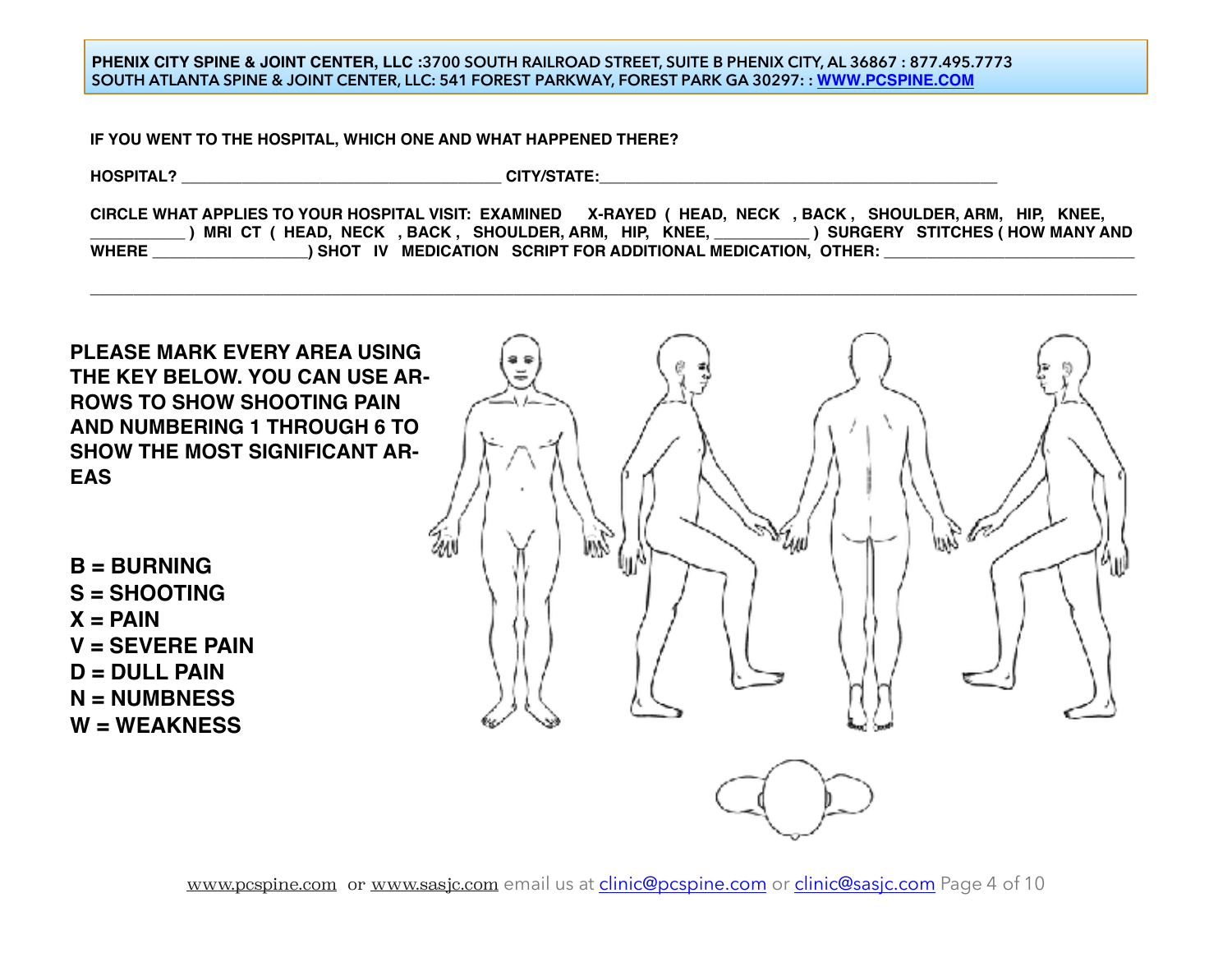## **PHENIX CITY SPINE & JOINT CENTER, LLC :3700 SOUTH RAILROAD STREET, SUITE B PHENIX CITY, AL 36867 : 877.495.7773 SOUTH ATLANTA SPINE & JOINT CENTER, LLC: 541 FOREST PARKWAY, FOREST PARK GA 30297: [WWW.PCSPINE.COM](http://www.pcspine.com)**

**PAST HEALTH HISTORY: IF YES LIST IN ADJACENT BOX**

**HAVE YOU BEEN INVOLVED IN AN AUTO ACCIDENT PRIOR TO THIS ONE Y N**

**ARE YOU PREGNANT Y N**

**HAVE YOU HAD PREVIOUS HOSPITALIZATIONS Y N**

**HAVE YOU HAD ANY PRIOR SURGERIES Y N**

**HOSPITALIZATIONS/SURGERIES PREVIOUS AC-CIDENTS AND OTHER MEDICAL HISTORY: \_\_\_\_\_\_\_\_\_\_\_\_\_\_\_\_\_\_\_\_\_\_\_\_\_\_\_\_\_\_\_\_\_\_\_\_\_\_\_\_\_\_\_**

**\_\_\_\_\_\_\_\_\_\_\_\_\_\_\_\_\_\_\_\_\_\_\_\_\_\_\_\_\_\_\_\_\_\_\_\_\_\_\_\_\_\_\_**

**\_\_\_\_\_\_\_\_\_\_\_\_\_\_\_\_\_\_\_\_\_\_\_\_\_\_\_\_\_\_\_\_\_\_\_\_\_\_\_\_\_\_\_**

**\_\_\_\_\_\_\_\_\_\_\_\_\_\_\_\_\_\_\_\_\_\_\_\_\_\_\_\_\_\_\_\_\_\_\_\_\_\_\_\_\_\_\_**

| <b>REVIEW OF</b><br><b>SYSTEMS</b>       |                                   |                                          |                                                          |                                       |                                                                 |                                       |                                              |                                                       |
|------------------------------------------|-----------------------------------|------------------------------------------|----------------------------------------------------------|---------------------------------------|-----------------------------------------------------------------|---------------------------------------|----------------------------------------------|-------------------------------------------------------|
| <b>CONSTITUTIONAL</b>                    | <b>ALCOHOLISM</b>                 | <b>DIZZINESS</b>                         | <b>CHEMICAL</b><br><b>DEPENDENCY</b>                     | <b>HISTORY OF</b><br><b>DIABETES</b>  | <b>FEVER / NIGHT</b><br><b>SWEATS</b>                           | <b>FATIGUE</b>                        | <b>HISTORY OF CHRONIC NUTRITION PROBLEMS</b> | <b>UNEXPLAINED WEIGHT</b><br><b>CHANGE</b>            |
| <b>EENT</b>                              | <b>CATARACT</b>                   | <b>GLAUCOMA</b>                          | <b>COLOR</b><br><b>BLINDNESS</b>                         | <b>MOTION SICKNESS</b>                | <b>NIGHT BLINDNESS</b>                                          | <b>BLURRY VISION</b>                  | <b>EPISTAXIS / NOSE</b><br><b>BLEEDS</b>     | <b>SEVERE SINUS</b>                                   |
| <b>RESPIRATORY</b>                       | <b>ASTHMA</b>                     | <b>BRONCHITIS</b>                        | <b>EMPHYSEMA</b>                                         | <b>INFLUENZA</b>                      | <b>PLEURISY</b>                                                 | <b>PNEUMONIA</b>                      | <b>TUBERCULOSIS</b>                          |                                                       |
| <b>CARDIOVASCULAR</b>                    | <b>HEART</b><br><b>ATTACK</b>     | <b>HEART</b><br><b>DISEASE</b>           | <b>HEART</b><br><b>MURMURS</b>                           | HIGH CHOLESTEROL HBP                  |                                                                 | <b>IRREGULAR HEART</b><br><b>BEAT</b> | <b>CHEST PAIN /</b><br><b>DISCOMFORT</b>     | <b>SHORTNESS OF BREATH</b>                            |
| <b>GENITOURINARY</b>                     | <b>BLADDER</b><br><b>PROBLEMS</b> | <b>CYSTITIS</b>                          | <b>GALL BLADDER</b><br><b>DISEASE</b>                    | <b>KIDNEY DISEASE</b>                 | <b>KIDNEY STONES</b>                                            | <b>NEPHRITIS</b>                      | <b>PROSTATE PROBLEMS</b>                     | <b>VAGINAL INFECTIONS,</b><br><b>VENEREAL DISEASE</b> |
| <b>MUSCULO</b><br><b>SKELETAL</b>        | <b>ARTHRITIS</b>                  | <b>GOUT</b>                              |                                                          | OSTEOPOROSIS JOINT DEFORMITY          | <b>BONE &amp; JOINT</b><br><b>DISEASE</b>                       | <b>MULTIPLE SCLEROSIS</b>             | <b>HERNIATED DISC</b>                        | <b>POSTURAL PROBLEMS -</b><br><b>SCOLIOSIS</b>        |
| <b>NEUROLOGICAL</b>                      | <b>FACIAL</b><br><b>WEAKNESS</b>  | <b>EQUILIBRIUM</b><br><b>DISTURBANCE</b> | <b>DYSPHAGIA -</b><br><b>DIFFICULTY</b><br><b>EATING</b> | <b>HEARING</b><br><b>DISTURBANCES</b> | <b>SPEECH-</b><br><b>SWALLOWING OR</b><br><b>TASTE PROBLEMS</b> | <b>EPILEPSY</b>                       | <b>BLACKOUTS OR</b><br><b>MEMORY LOSS</b>    | <b>VERTIGO</b>                                        |
| <b>HEMATOLOGIC /</b><br><b>LYMPHATIC</b> | <b>ANEMIA</b>                     | <b>HEPATITIS</b>                         | <b>HIV</b>                                               | <b>LYMPHATIC</b><br><b>MALIGNANCY</b> | <b>BLEEDING SKIN</b>                                            | <b>SWOLLEN LYMPH</b><br><b>NODES</b>  | <b>SICKLE CELL</b>                           | <b>HISTORY OF MUMPS</b>                               |
| <b>INTEGUMENT</b>                        | <b>BRUISING</b>                   | <b>COLOR</b><br><b>CHANGE</b>            | <b>DRY SKIN</b>                                          | <b>EDEMA / SWELLING</b>               | <b>ITCHING</b>                                                  | <b>LESIONS</b>                        | <b>RASH</b>                                  | <b>SKIN CANCER</b>                                    |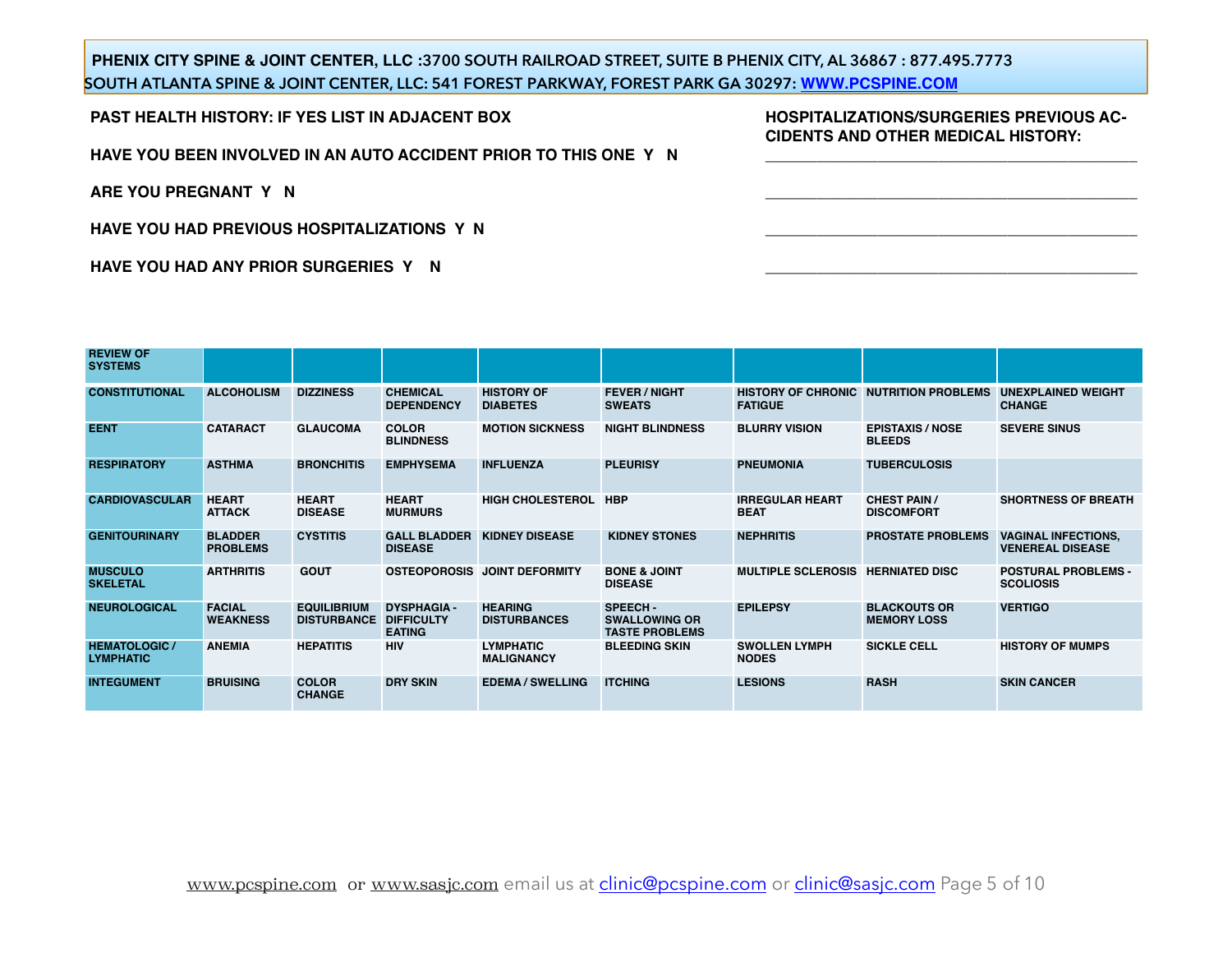### **PHENIX CITY SPINE & JOINT CENTER, LLC :3700 SOUTH RAILROAD STREET, SUITE B PHENIX CITY, AL 36867 : 877.495.7773 SOUTH ATLANTA SPINE & JOINT CENTER, LLC: 541 FOREST PARKWAY, FOREST PARK GA 30297: : [WWW.PCSPINE.COM](http://www.pcspine.com)**

|                                                                                                                 | ASSIGNMENT OF BENEFITS: I HEREBY AUTHORIZE THE FOLLOWING INSURANCE COMPANIES OR LIABLE DIRECT PAY PARTIES:                                                                                                                                                                                                                                                                                                                                                                                                                                                                                                                                                                                                                                                                                                                                                                                              |              |
|-----------------------------------------------------------------------------------------------------------------|---------------------------------------------------------------------------------------------------------------------------------------------------------------------------------------------------------------------------------------------------------------------------------------------------------------------------------------------------------------------------------------------------------------------------------------------------------------------------------------------------------------------------------------------------------------------------------------------------------------------------------------------------------------------------------------------------------------------------------------------------------------------------------------------------------------------------------------------------------------------------------------------------------|--------------|
|                                                                                                                 |                                                                                                                                                                                                                                                                                                                                                                                                                                                                                                                                                                                                                                                                                                                                                                                                                                                                                                         |              |
| 4.                                                                                                              |                                                                                                                                                                                                                                                                                                                                                                                                                                                                                                                                                                                                                                                                                                                                                                                                                                                                                                         |              |
| number, responsible party or insurance carrier may change or not be known at time of care.                      | o pay by check or credit card through either mailing the check payable to Phenix City Spine & Joint Center-P.O. Box 1611 Phenix City, AL 36868. or South Atlanta Spine &<br>Joint Center - P.O. Box 1601 Phenix City AL, 36868 This covers the expense benefits allowable and otherwise payable to me under my current policy, as payment towards<br>the total charges for professional services rendered I have agreed to pay, in a current manner, any balance of said applicable charges. I further state and agree that this office<br>is given a limited power of attorney to endorse / sign my name on any and all drafts directed for the payment of my bill. This Assigns all financial benefits of treatment billed<br>from listed companies and any other insurance company determined to be liable after care is issued. Theses companies may be added after original signature as the claim |              |
| PATIENT PRINTED NAME: THE STATE OF THE STATE OF THE STATE OF THE STATE OF THE STATE OF THE STATE OF THE STATE O | SIGNED SIGNED                                                                                                                                                                                                                                                                                                                                                                                                                                                                                                                                                                                                                                                                                                                                                                                                                                                                                           | <b>DATE:</b> |
|                                                                                                                 | SIGNED AND SIGNED AND STRUCK AND ALL THE SIGNED AND STRUCK AND STRUCK AND STRUCK AND STRUCK AND STRUCK AND STRUCK AND STRUCK AND STRUCK AND STRUCK AND STRUCK AND STRUCK AND STRUCK AND STRUCK AND STRUCK AND STRUCK AND STRUC                                                                                                                                                                                                                                                                                                                                                                                                                                                                                                                                                                                                                                                                          | DATE:        |

**HOW DID YOU HEAR ABOUT THIS OFFICE:** 

## **IF YOU HAVE AN ATTORNEY COMPLETE THE FOLLOWING:**

| <b>ATTY NAME:</b>     | FIRM:         |
|-----------------------|---------------|
| <b>CASE MANAGER:</b>  | <b>PHONE:</b> |
| <b>EMAIL ADDRESS:</b> |               |

**\_\_\_\_\_\_\_\_\_\_\_\_\_\_\_\_\_\_\_\_\_\_\_\_\_\_\_\_\_\_\_\_\_\_\_\_\_\_\_\_\_\_\_\_\_\_\_\_\_\_\_\_\_\_\_\_\_\_\_\_\_\_\_\_\_\_\_\_\_\_\_\_\_\_\_\_\_\_\_\_\_\_\_\_\_\_\_\_\_\_\_\_\_\_\_\_\_\_\_\_\_\_\_\_\_\_\_\_\_\_\_\_\_\_\_\_\_\_\_\_\_\_\_\_\_**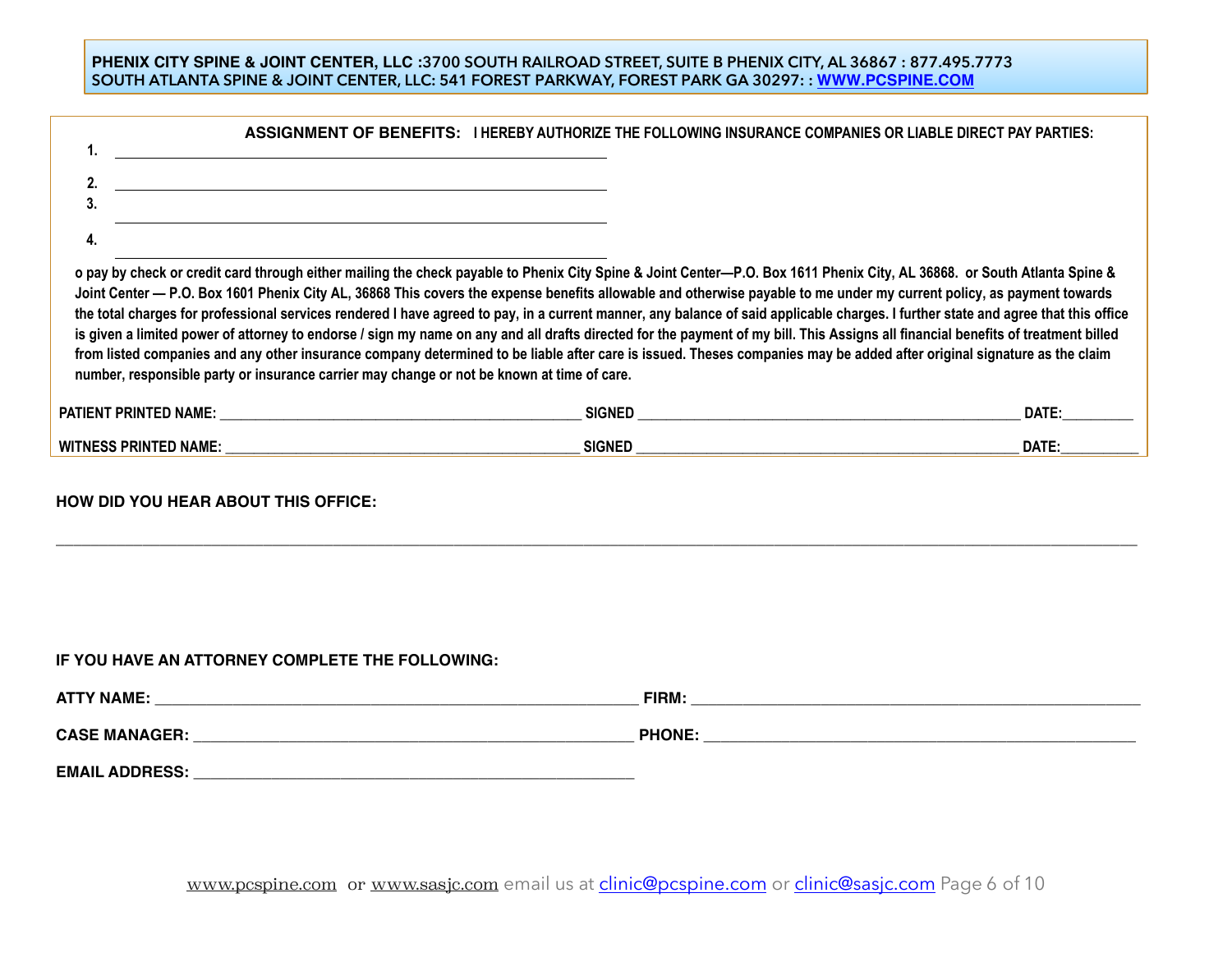## **PHENIX CITY SPINE & JOINT CENTER, LLC :3700 SOUTH RAILROAD STREET, SUITE B PHENIX CITY, AL 36867 : 334.298.7700 SOUTH ATLANTA SPINE & JOINT CENTER, LLC: 541 FOREST PARKWAY, FOREST PARK GA 30297: : [WWW.PCSPINE.COM](http://www.pcspine.com)**

## Date of Injury: Policy / Claim # **1998 Contract for Services including the LIEN AGREEMENT**

This document and all that is contained herein is a specifically designed instrument to detail an irrevocable assignment, enforceable contract and lien. This contract and lien is entered into between Phenix City Spine & Joint Center, LLC and the South Atlanta Spine & Joint Center, LLC & Hereafter knows as the clinics and our appointed counselor. (print patient's or guardian name clearly ending the state of the state of the known as "patient" and (print attorney& or insurance company)  $\Box$ 

forth known as the "attorney" and/or "insurance company" and is binding on these listed parties for the following text. The patient hereby directs the attorney or insurance company that for any balance such as may be due owing to this office for services rendered to the patient to withhold such funds from any disability benefits, medical payment benefits, health and accident benefits, medical or personal injury settlements or any such other insurance benefit obligated to reimburse the patient, or from any settlement, judgment or verdict on my behalf as may be necessary to adequately satisfy any balance ow-ing and protect the interest of the clinics.

I further irrevocably authorize this clinic to obtain a perfected lien attaching any and all insurance benefits, judgments, and settlements named herein. Once I have accepted terms and or conditions or made an agreement with any third party for any amount relating to this injury or claim, this document is to serve as an irrevocable assignment and lien of these benefits or proceeds of the agreement or settlement to the amount necessary to adequately satisfy any balance owing and protect the interests of the clinics

If there is an attorney representing me, this lien against me is to be enforced against the third party insurance company for direct payment or payment through the attorney at the discretion of the clinic. If the clinic at it's discretion does allow payment from the attorney, the patient is bound personally and jointly with the attorney, if retained, or other noted counsel responsible for the total amounts due to said office. The attorney is only released from this binding lien if there is no settlement of any amount for the above mentioned injury or: if the patient acquires new counsel the contract is now binding on the new counsel in its entirety, and if all

legal representation in reference to this accident has been terminated prior to the settlement with the previous attorney, the previous attorney mentioned in this document is therefore released from all aspects of this contract upon written notice received in this office by US Mail according to the post marked date. The patient and attorney understand that not honoring the full extent and purpose of this contract constitutes default and binds upon both parties separately and individually all charges, collection costs, attorney fees and finance charges. This contract can only be altered with the amount of settlement by written signed verification from Phenix City Spine & Joint Center, LLC.and the South Atlanta Spine & Joint Center, LLC and the bound third party or attorney. (Attorney Name and Insurer may be added after original signer if new party or attorney changes or becomes known after this date. The representative of the clinic is authorized to make this addition or change.)

| PATIENT PRINTED NAME:         | <b>SIGNED</b>  | DATE: |
|-------------------------------|----------------|-------|
| <b>WITNESS PRINTED NAME:</b>  | <b>SIGNED</b>  | DATE: |
| <b>ATTORNEY PRINTED NAME:</b> | <b>SIGNED</b>  | DATE: |
| INS ADJUSTER PRINTED NAME:    | <b>COMPANY</b> | DATE: |

**I authorize this clinic to release or receive any information pertinent to this injury to or from the attorney and to or from any insurance company or responsible third party attorney or adjuster to facilitate collection under this assignment and contract. The clinic may perfect an AL or GA lien or obtain a letter of protection from any attorney representing me in this case.**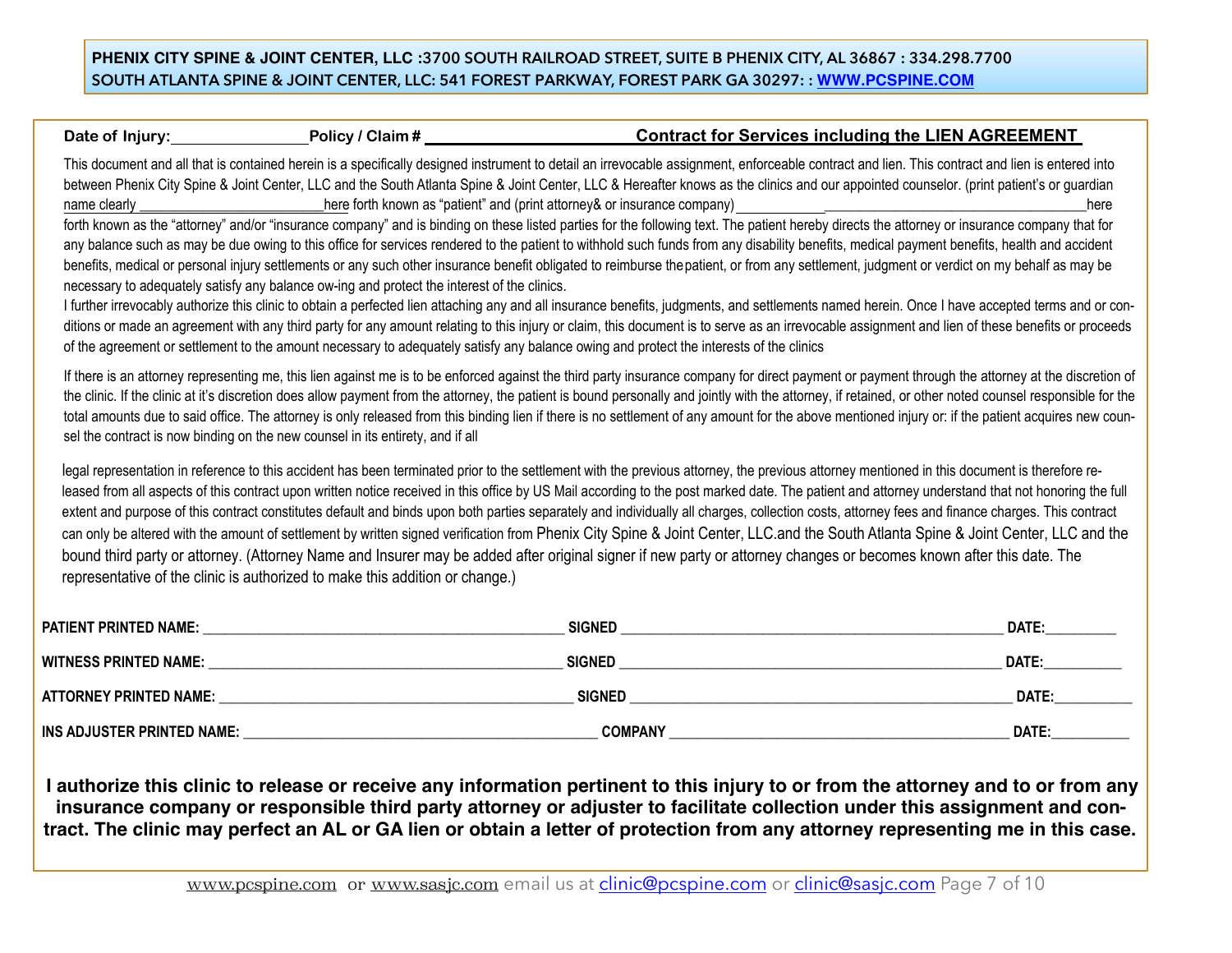## **PHENIX CITY SPINE & JOINT CENTER, LLC :3700 SOUTH RAILROAD STREET, SUITE B PHENIX CITY, AL 36867 : 334.298.7700 SOUTH ATLANTA SPINE & JOINT CENTER, LLC: 541 FOREST PARKWAY, FOREST PARK GA 30297: [WWW.PCSPINE.COM](http://www.pcspine.com)**

#### **HIPAA PRIVACY Statement for the PHENIX CITY SPINE & JOINT CENTER**

This notice describes how medical information about you may be used and disclosed and how you can get access to this information.

#### **Understanding your health record information**

Each time you visit a hospital, physician or other health care provider, a record ofyour visit is made. Typically this record contains your symptoms, examination, test results, diagnosis, treatment and a plan for future care and treatment. This information is often referred to as your health and medical record and serves as, but not limited to the following:

- $\Diamond$  A basis for planning your care and treatment
- $\Diamond$  Means of communication along the many health professionals who contribute to your care
- $\Diamond$  Legal documentation describing the care you received
- $\Diamond$  Means by which your third party payer can verify that services billed were actually provided
- $\diamondsuit$  A tool in educating health care providers
- $\Diamond$  A source of date for medical research
- $\Diamond$  A tool we utilize to assess, analyze and improve the care we render and the outcomes we have achieved.

#### **This Information is shared with you to help you:**

- ◊ Ensure its accuracy
- $\diamond$  Understand who and under what circumstances they may access your health information
- $\Diamond$  Make a more informed decision when signing disclosure statements to authorize access by others.

#### **Your Health Information Rights**

Although your health record is the physical property of the health care provider or the facility who compiled it, the information belongs to you. You have the right to:

- $\Diamond$  Request a restriction on certain uses and disclosures of your information as provided by CFR 164.522
- $\Diamond$  Obtain a paper copy of notice of information practices upon request
- $\Diamond$  Inspect and copy your health record as provided in 45 CFR 164.524
- $\Diamond$  Obtain an account of the disclosures of your health record
- $\Diamond$  Revoke authorization for future disclosure except that which has already been provided

#### **Our Responsibilities:**

- Maintain privacy of your health information
- $\Diamond$  Provide you with notice as to our legal duties and privacy practices with respect to infor- mation we collect and maintain about you
- $\Diamond$  Abide by all the terms of this notice
- $\Diamond$  Notify you if we are unable to agree to a requested restriction
- $\Diamond$  Accommodate reasonable requests you may have to communicate health information by alternative means to alternative locations

We reserve the right to change our practices and make new provisions effective for all protected health information we maintain. Should our information practices change, we will mail a revised notice to the address you have supplied to us.

We will not use or disclose your health information without your authorization, except as described in this notice.

For more information, questions, or to report a problem, you may contact our HIPAA Privacy Officer at (412) 446-9100. If you believe your privacy rights have been violated, you may file a complaint with our HIPAA Privacy Officer. There will be no retaliation for filing a complaint.

I have read the HIPAA PRIVACY STATEMENT and Understand: \_

Initial (HIPAA stands for the "health insurance portability and accountability

act")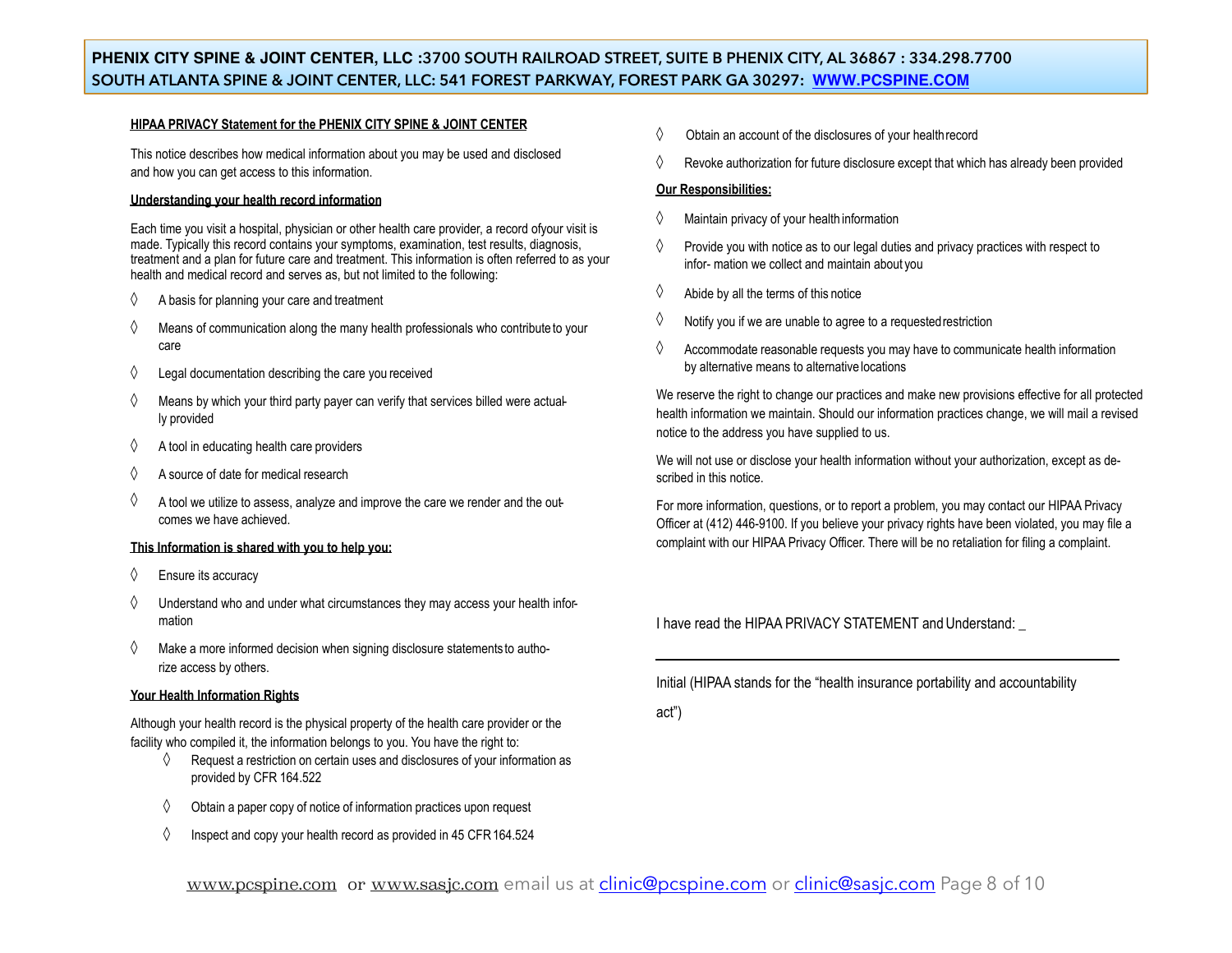## **PHENIX CITY SPINE & JOINT CENTER, LLC :3700 SOUTH RAILROAD STREET, SUITE B PHENIX CITY, AL 36867 : 334.298.7700 SOUTH ATLANTA SPINE & JOINT CENTER, LLC: 541 FOREST PARKWAY, FOREST PARK GA 30297: [WWW.PCSPINE.COM](http://www.pcspine.com)**

#### I, hereby authorize PHENIX CITY SPINE & JOINT CENTER, LLC AND/OR

THE SOUTH ATLANTA SPINE AND JOINT CENTER , hereafter referred to as the CLINICS, its agents/employees, as well as its counsel, Richard L. Cross, Jr., Cross Law Firm, its agents/employees to investigate the existence of insurance coverage relating to that injury sustained on and being more specifically identified as follows: I understand that the CLINICS will need to reveal the minimal amount of information it deems necessary to Cross Law Firm to cause this investigation. Generally, this will be limited to wreck report and existence of injury associated with such applicable insurance coverage.I understand Cross Law Firm and/or the CLINICS, may need to disclose some or all of the information authorized herein to applicable insurance company and/or purported tort feasor/applicable third party (as is deemed by the CLINICS AND Cross Law Firm to be necessary to ascertain existence of applicable insurance coverage).

I hereby authorize PHENIX CITY SPINE & JOINT CENTER LLC AND THE FOREST PARK SPINE & JOINT CENTER, LLC and Cross Law Firm to make all such necessary disclosures, as they deem necessary to ascertain existence of insurance coverage. I agree to hold the CLINICS its agents/ employees and Cross Law Firm, including its agents/employees as well as associated medical/legal professionals for any loss I may suffer as a result. I have been advised of my opportunity to discuss/have this authorization reviewed by independent counsel before executing the same. I have either obtained indepen-dent legal counsel's opinion and agree to this Authorization or hereby waive my right to the same and agree to this Authorization. 1have read and understood the terms and ramifications outlined herein. I voluntarily accept the same.

**I understand Cross Law Firm does not represent me in this Authorization or action authorized herein. Cross Law Firm And associated legal professionals are counsel of the CLINICS and will be acting inthe CLINICS best interest. Benefit to me is and shall be deemed incidental to any action taken by Cross Law Firm seeking coverage or serving Phenix City Spine & Joint. I understand that I am solely responsible for my debt to PHENIX CITY SPINE & JOINT CENTER LLC AND THE SOUTH ATLANTA SPINE** 

**& JOINT CENTER, LLC for services/treatment rendered and shall pay/cause payment of the same. Signed this day of , 20 \_\_** 

| <b>PATIE</b><br><b>PRIN</b><br><b>NAML</b> | <b>SIGNED</b> | <b>DATE</b> |
|--------------------------------------------|---------------|-------------|
| <b>WITNE</b><br>J NAME                     | <b>SIGNED</b> | <b>DATE</b> |

www.pcspine.com or [www.sasjc.com](http://www.sasjc.com) email us at [clinic@pcspine.com](mailto:clinic@pcspine.com) or [clinic@sasjc.com](mailto:clinic@sasjc.com) Page 9 of 10